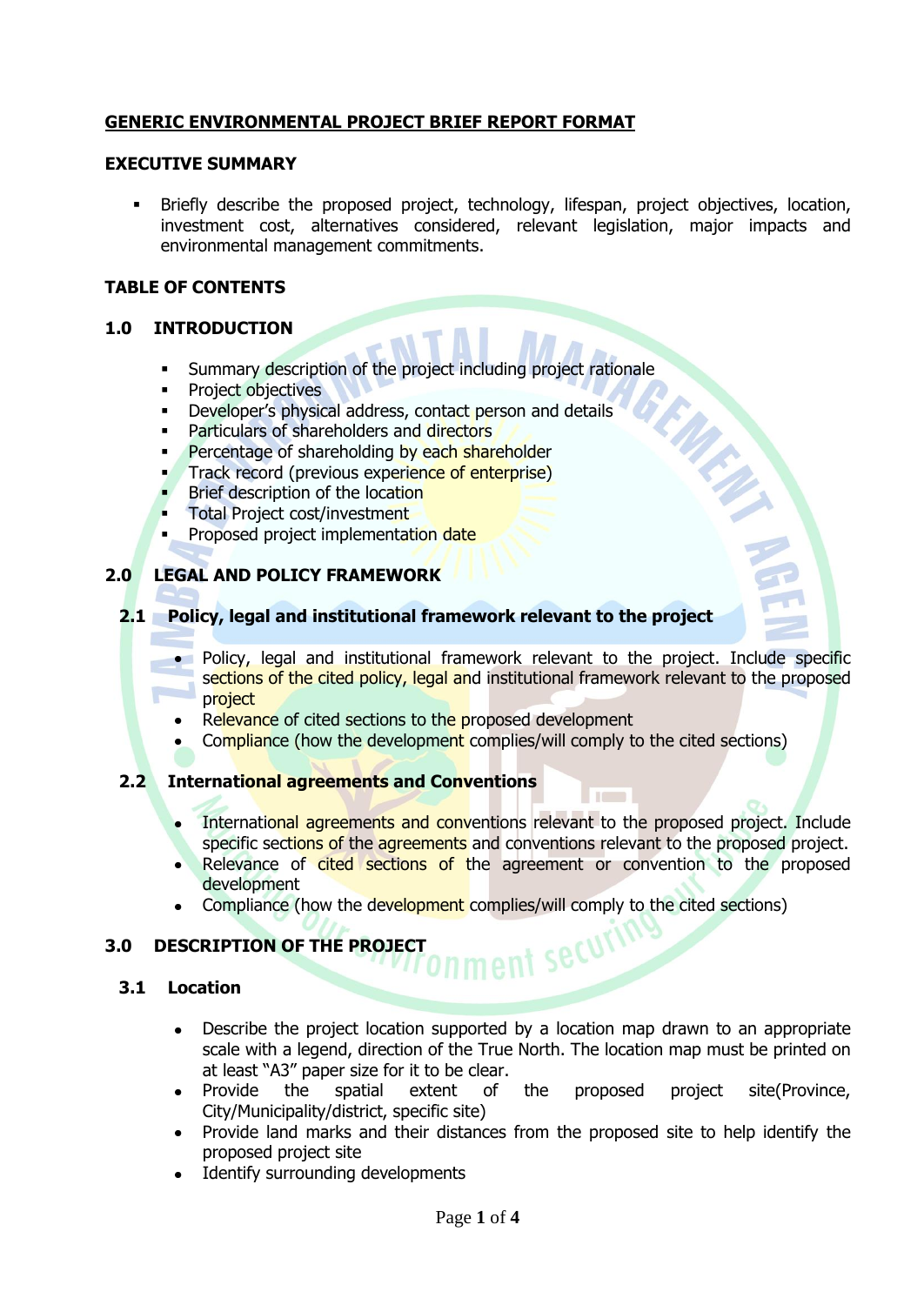Provide coordinates of the proposed site where applicable

# **3.2 Nature of the Project**

- Raw materials (including hazardous materials and their storage on site)
- Process and technology (including flow diagrams)
- Products and by-products
- Production capacity
- Schedule and life time of the project

### **3.3 Main activities**

- Site preparation phase
- Construction phase
- Operation phase

### **4.0 Project Alternatives**

**i.** Scheaux<br> **Main activities**<br> **Construction phase**<br> **Construction phase**<br> **Project Alternatives**<br> **I.** Identification of alternatives such as but not limited to:

- a. Project need
- b. Site
- c. Design
- d. Technology
- e. Process
- f. Raw materials
- g. Justification for the selected option(s)

ii. Analysis of each of the identified alternatives

- iii. List of chosen alternatives in order of preference
- iv. Reasons for choosing the preferred alternatives and rejecting the other alternatives

# **5.0 DESCRIPTION OF THE BASELINE ENVIRONMENT**

# **5.1 Ecological Resources**

# **a. Fauna**

- **Terrestrial species (Include common names and respective scientific names)**
- Aquatic species (Include common names and respective scientific names)
- Identification of rare or endangered species (Include common names and respective scientific names)

### **b. Flora**

- Terrestrial species (include common names and respective scientific names)
- Aquatic species (include common names and respective scientific names)
- Identification of rare or endangered species (include common names and respective scientific names)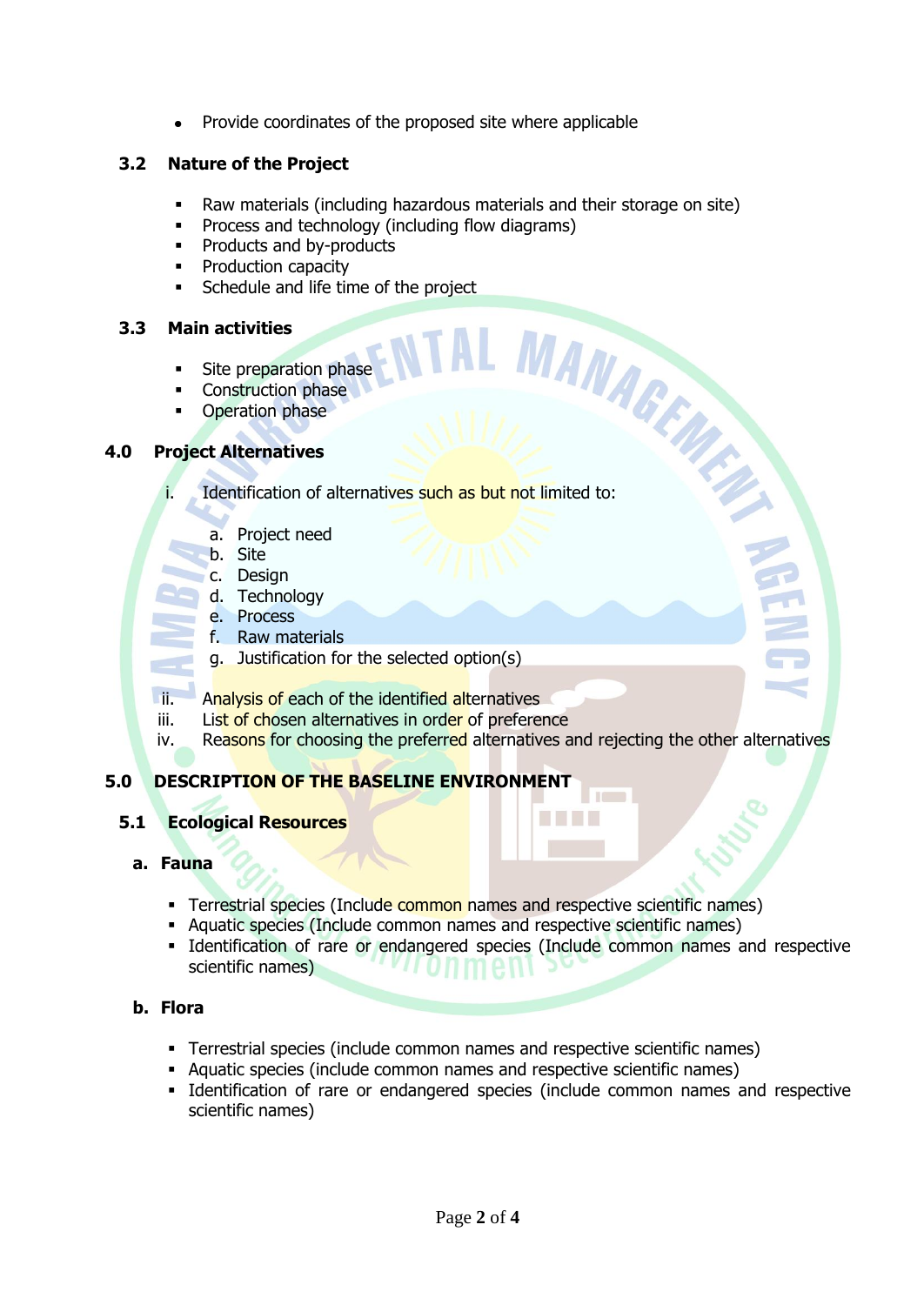- **c. Birds** 
	- Field survey of bird species (include common names and respective scientific names)
	- **Identification of rare and endangered bird species**

### **Italise scientific names**

- **5.2 Geology and hydrogeology**
- **5.3 Drainage**
- **5.4 Climate**
- **5.5 Landscape and topography**
- **5.6 Land use and soils**
- **5.7 Ground and surface water**
- **5.8 Air quality and noise**
- 5.3 Drainage<br>
5.4 Climate<br>
5.5 Landscape and topography<br>
5.5 Carol use and soils<br>
5.7 Ground and surface water<br>
5.8 Air quality and noise<br>
5.9 Social, economic and cultural issues<br>
<sup>4</sup> uilt Environment<br>
<sup>4</sup> Ali Environment
- **5.10 Built Environment**

### **6.0 ENVIRONMENTAL IMPACTS**

Identify and discuss

### **6.1 Positive Impacts**

- 6.1.1 Socio-economic environment
- 6.1.2 Physical environment
- 6.1.3 Biological environment

### **6.2 Negative Impacts**

- 6.2.1 Socio-economic environment
- 6.2.2 Physical environment
- 6.2.3 Biological environment

### **6.3 Methodology of Impact Evaluation**

Evaluation of impacts for significance should combine:<br>
• the frequency of occurrence of the impact<br>
• the severity of impact<br>
• the severity of impact<br>
• the sensities

- **the frequency of occurrence of the impact**
- **the duration** of the impact
- **the severity** of impact
- the **spatial extent** of the impact
- **the sensitivity** of the element being impacted.
- **7.0 ENVIRONMENTAL SOCIAL MANAGEMENT PLAN** (State the Environmental Management Commitments for mitigating negative Environmental Impacts identified in Section 6.0 and measures for enhancing positive impacts.
	- 7.1 Environmental Monitoring Plan (These should include environmental management cost estimates, responsible personnel and the frequency of monitoring)

| <b>Aspect</b> | Impact | Mitigation/<br><b>Enhancement measure</b> | Frequency<br>οt<br>Monitorina | Time frame | Performance<br>indicator | <b>Responsible person</b> | Cost |
|---------------|--------|-------------------------------------------|-------------------------------|------------|--------------------------|---------------------------|------|
|               |        |                                           |                               |            |                          |                           |      |